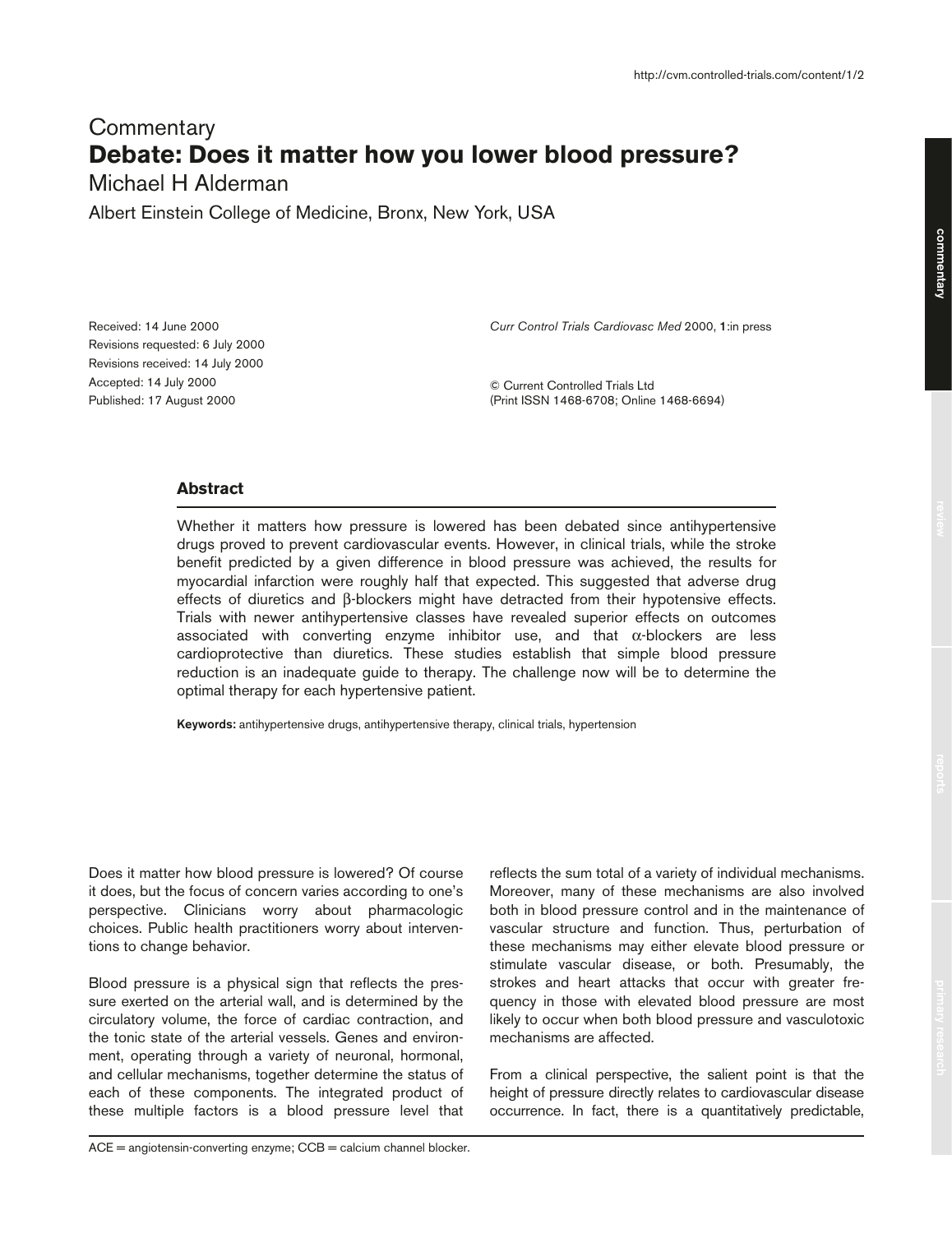linear relationship between the height of the pressure and the likelihood of both heart attack and stroke. This has perhaps best been described through the meta-analysis of multiple observational studies presented by MacMahon *et al* [1]. Most authorities, but not all, now accept the reality that there is no threshold level by which it is possible to separate persons with normal from those with abnormal pressures, but the observed relationship is best understood as reflecting a continuous risk. Nevertheless, on the basis of clinical trial experience, and by convention, an arbitrary divide has been applied to invent the condition we term 'hypertension'. A growing consensus also supports the view that levels of blood pressure alone should not determine the need for therapy. It is but one component of many that defines absolute risk, which is the appropriate foundation on which to base therapeutic decisions.

Availability of orally effective antihypertensive agents made it possible to test, and ultimately confirm the hypothesis that a reduction in pressure could prevent cardiovascular events [2]. Early trials, almost always comparing treatment with diuretics and/or β-blockers with placebo, consistently showed that the decline in strokes (for a given reduction in either systolic or diastolic blood pressure, expected by virtue of the epidemiologic evidence) was actually achieved. Disappointingly, however, only about half of the epidemiologically predicted benefit with regard to heart attack occurred [3].

To my way of thinking, the failure to realize the reduction in heart attack anticipated by the blood pressure change is important evidence that the treatment of hypertension is about more than simply a change in blood pressure. The fact that, in these trials, the same drugs produced different results in two blood pressure-related outcomes lends further weight to the argument that methods of blood pressure lowering may affect risk.

These clinical trials were not designed to explain these differences, nor can they. Perhaps there are adverse consequences of pharmacologic agents that are unrelated to their blood pressure-lowering effect, which may be observed and/or unrecognized. Virtually all drugs have actions beyond those for which they are designed. Diuretics, for example, have an impact on electrolyte balance, lipid and uric acid metabolism, and glucose economy, in addition to their intended hemodynamic effect [4]. The net effect of any particular class of antihypertensive agents may be the sum of the benefit produced by a lower blood pressure and the harmful consequences of its metabolic disturbances.

There is, however, another possibility. Antihypertensive agents alter blood pressure through different mechanisms. For example, diuretics act in part by depleting blood volume. At the same time, they tend to stimulate the renin– angiotensin system. There is strong experimental and epidemiologic evidence that an activated renin–angiotensin system not only tends to increase blood pressure, but is also vasculotoxic [5]. This undesired hormonal effect increases the risk for myocardial infarction. Thus, a diuretic may simultaneously produce opposing effects. By virtue of its hypotensive property, a diuretic might prevent heart attacks. At the same time, by activating the renin– angiotensin system, there might be an increase in heart attacks. In this case, there would be a dissociation between the blood pressure effect and the vascular effects. The unpredictable net health impact would therefore be the sum of these conflicting effects.

These clinical studies are consistent with emerging understanding of the biology of vascular disease. Diuretics provide but one example of how disparate the actions of these pharmacologic probes may be. New and anticipated classes of antihypertensive agents are now characterized according to their unique and vastly differing effects on vascular structure and function, as well as according to their hypotensive potential. It seems almost inevitable that clinical outcomes will also differ in response to these agents.

Recognition that equal blood pressure reduction may not always deliver equal cardioprotection has led to formal comparisons of individual antihypertensive agents. The largest of these, the National Heart, Lung, and Blood Institute-sponsored ALLHAT (Antihypertensive and Lipid-Lowering Treatment to Prevent Heart Attack Trial) [6], began in 1993 and has recruited 42 000 persons over 55 years. That study compares three new antihypertensive drug classes with traditional chlorothalidone. The outcome of interest is not blood pressure control, but the effect on stroke and heart attack. Recently, the doxazosin arm of that study was prematurely terminated because patients randomized to receive doxazosin experienced significantly and substantially more cardiovascular disease events than did chlorothalidone-treated subjects [7]. This result, unanticipated by many, particularly in view of the apparently favorable profile of metabolic effects associated with this α-blocker, confirms that equal blood pressure response does not ensure equal cardiovascular benefit.

To this important experience can be added the results of several other recently completed trials. The STOP (Swedish Trial in Old Patients with Hypertension)-2 study [8] was a comparison of conventional diuretic-based therapy with angiotensin-converting enzyme (ACE) inhibitors and calcium channel blockers (CCBs). Overall, there were no differences in cardiovascular disease event rates between the conventional and newer therapies. However, there were significant differences between CCBs and ACE inhibitors. The latter produced greater prevention against total cardiovascular events, and particularly against congestive heart failure, than did CCBs. A